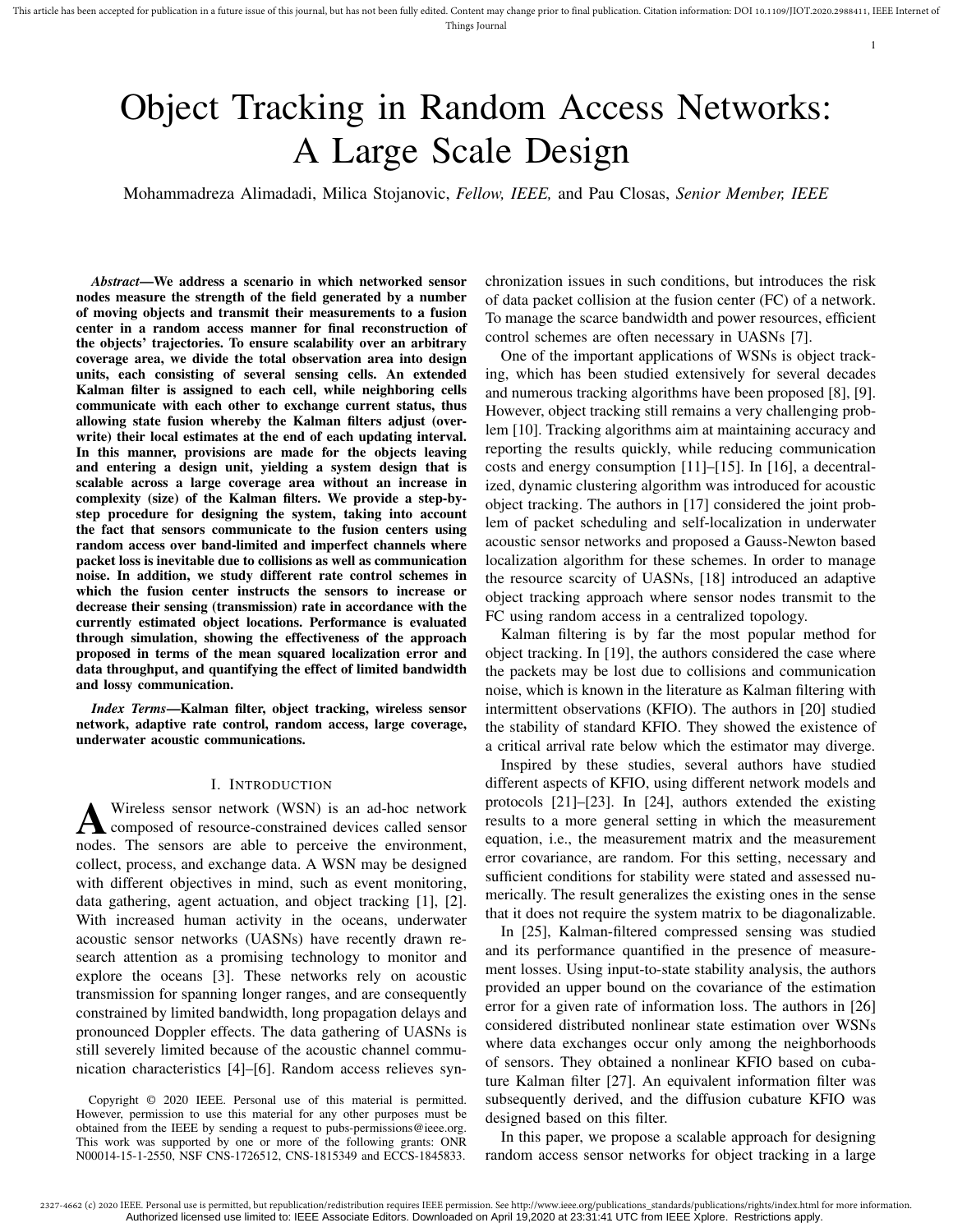2

area, where extended Kalman filtering (EKF) is employed as the estimation method. Similarly to [28], we assume that the sensor nodes access the channel in a random manner. As a result, the packets may be lost due to collisions or communication noise. To ensure geographical scalability, we divide the observation area into design units and sensing cells whose Kalman filters exchange information to enable state fusion which in turn ensures tracking of objects as they cross unit boundaries. We refer to this approach as zoning. We propose two fusion methods that efficiently combine the Kalman filter estimates, namely soft fusion with overwriting and hybrid fusion. We outline a procedure for determining different system parameters that ensure a desired performance subject to the limited amount of bandwidth available. In addition, we study different rate control schemes as a way to improve the system performance within the communication constraints. The proposed method is scalable and easily extends to an arbitrary coverage area without the need to change the structure of the network or the Kalman filtering process whose complexity remains determined by the size of the design unit, not the size of the entire area covered. In addition to improving the energy efficiency and computational complexity of the system, our approach reduces the probability of Kalman filter divergence, and addresses the issue of tracking a variable number of objects (objects entering and departing the sensing area of a single FC) without requiring the use of more complex tracking schemes. Simulation results show the benefits of the proposed method.

The main contributions of this paper are as follows:

- We introduce a scalable method for designing a randomaccess sensor network for object tracking using EKF with intermittent observations (i.e., imperfect communication).
- We introduce two new fusion methods (soft fusion with state overwriting and hybrid fusion) and show their superior performance compared to the soft fusion without overwriting [29].
- We propose methods for adaptive adjustment of transmission rate and optimize the relevant control parameters.

The rest of the paper is organized as follows. Sec. II presents the system model. Sec. III details the design method for object tracking in random access networks. Sec. IV discusses the proposed fusion methods. Simulation results are presented in Sec. V. Finally, we provide concluding remarks in Sec. VI.

### II. SYSTEM MODEL

We consider an observation area of arbitrary size in which a number of objects are located. The location and the velocity of the *m*-th object at time interval  $k$  are denoted by

$$
\mathbf{x}_k(m) = \left[x_k(m) \ y_k(m) \ \dot{x}_k(m) \ \dot{y}_k(m)\right]^\top \tag{1}
$$

We assume that the objects are placed across the area uniformly at random with density  $\rho_o$  objects/m<sup>2</sup>. Each object emits a signal of certain amplitude. The signal decays with distance d based on a signature function  $f(d)$  which is assumed to be known (e.g. exponential decay, distance-squared decay, etc.).

A number of sensor nodes are distributed across the observation area. Each node has a sensor that takes measurements of the field generated by the objects. At time interval  $k$  the received signal at the  $n$ -th sensor is modeled as

$$
v_{k}(n) = \sum_{m} f(d_{k}(m, n)) + w_{k}(n)
$$
 (2)

where  $d_k(m, n)$  is the distance between the m-th object and the *n*-th sensor at time k, and  $w_k(n)$  is the sensing noise, modeled as zero-mean Gaussian with variance  $\sigma_w^2$ .

After sensing the field, each node encodes its measurement  $v_k(n)$  into a digital data packet, adds its ID, and transmits the packet to the FC. The transmissions occur at random instants in time, which we model here as a Poisson process with rate  $\lambda$  [packets/s] per sensor. The Poisson model is used as a general case, but other models could be used as well.

The FC collects the packets transmitted in one time interval of duration  $T$ , which is chosen short enough that the objects' locations can be considered fixed over it. Some packets will be dropped because of collisions and noise. After discarding the erroneous packets, the FC is left with useful packets, which arrive at an aggregate rate  $\lambda_{FC}$ . These intermittent observations are then used as an input to the tracking algorithm to estimate the location of the objects.

We define the state of the system at time  $k$  as

$$
\mathbf{x}_k = [\mathbf{x}_k(1) \; \mathbf{x}_k(2) \; \dots \; \mathbf{x}_k(M)]^\top \tag{3}
$$

where  $M$  is the maximum number of objects to be tracked by one FC and  $x_k(m)$  is defined in (1). We assume that the state vector evolves linearly as

$$
\mathbf{x}_k = \mathbf{A}\mathbf{x}_{k-1} + \mathbf{q}_k \tag{4}
$$

where **A** is the state transition matrix, and  $q_k$  is the process noise, which is modeled as zero-mean Gaussian with covariance Q. For example, if we consider an auto-regressive model of order 1 (AR-1) with one-step correlation coefficient  $\rho$  and a single object to be tracked, the A and Q matrices become

$$
\mathbf{A} = \begin{bmatrix} 1 & 0 & T & 0 \\ 0 & 1 & 0 & T \\ 0 & 0 & \rho & 0 \\ 0 & 0 & 0 & \rho \end{bmatrix}, \quad \mathbf{Q} = \begin{bmatrix} 0 & 0 & 0 & 0 \\ 0 & 0 & 0 & 0 \\ 0 & 0 & 1 & 0 \\ 0 & 0 & 0 & 1 \end{bmatrix} \sigma_v^2 (1 - \rho^2)
$$

where  $\sigma_v^2$  represents the variance of object's velocity, i.e. the system uncertainty. The AR-1 model is used here only as an example. Our treatment is not limited to it and applies to other models as well.

It may be worth noting at this point the three degrees of randomness that govern the system behavior: sensing noise that interferes with the measurements, process noise that causes uncertainty in the objects' locations, and communication noise that causes packet loss. The three processes act independently, but each has an adverse effect on the quality of tracking.

Different methods can be used to estimate the location of objects using intermittent observations, including gradient descent or sparse recovery. The modified lossy extended Kalman filter (MLEKF) was proposed in [19] as a method for incorporating intermittent observations into the EKF. In this paper we use the MLEKF as the estimation method for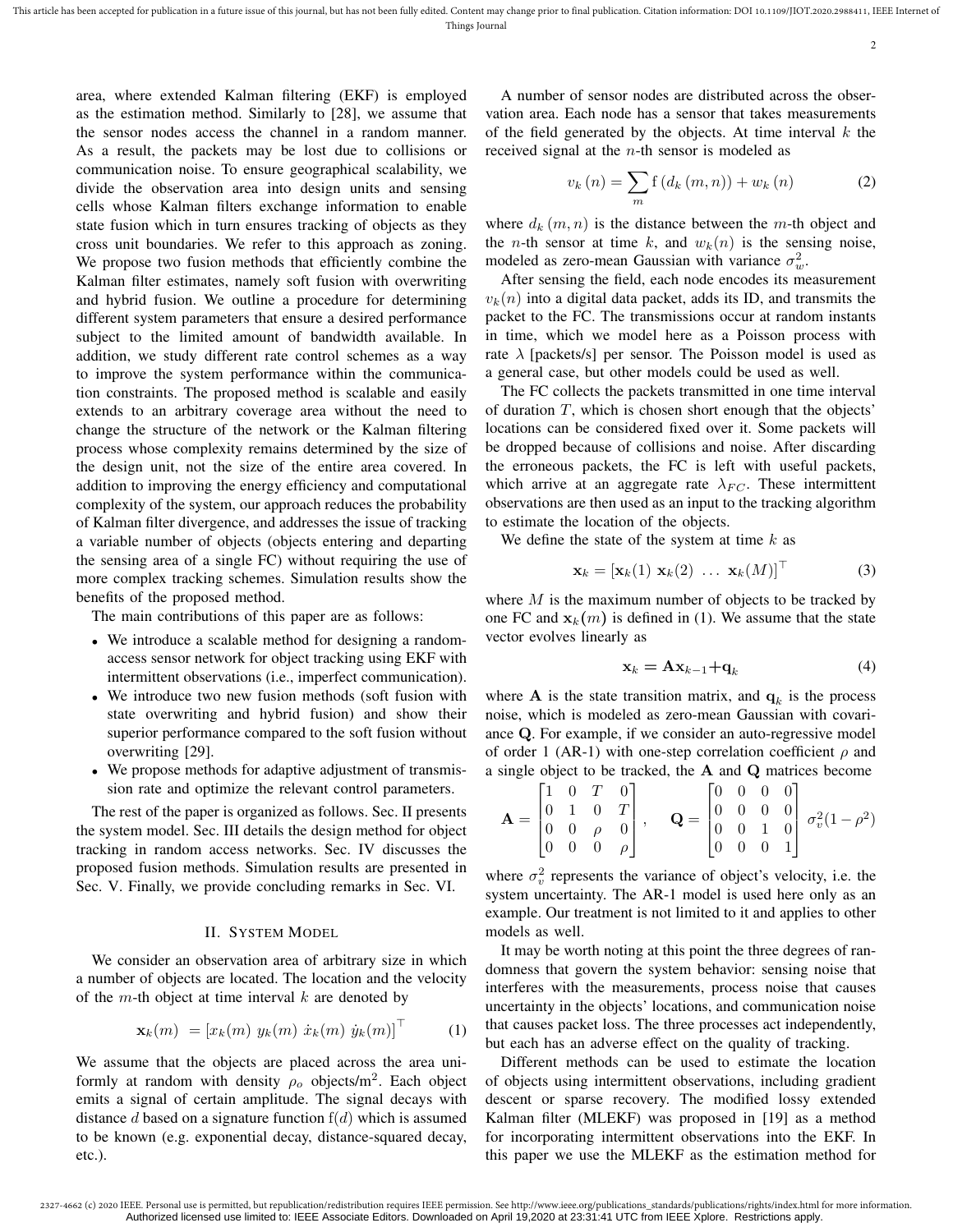the locations of objects. Essentially, a MLEKF is an EKF whose measurement matrix is changing randomly based on the random set of nodes that contribute measurements in each updating interval. For details of MLEKF implementation, the reader is referred to [19].

Our goal is to design the random-access sensor network so as to satisfy certain criteria such as specific tracking accuracy or data throughput, given the limited amount of resources available. The design process includes choosing the size of sensing units, the density of sensors, the length of the collection interval and the sensors' transmission rate. The network design should be scalable so that one can easily add new areas if the need arises, ensuring arbitrary coverage at only a linear increase in transmission power and manageable complexity.

## III. SCALABLE DESIGN FOR LARGE COVERAGE

Tracking methods described in the referenced literature are designed based on the assumption that the observation area is fixed and the number of objects in the area is known apriori, so that one can easily define the state vector and employ Bayesian filtering for location estimation. These assumptions are not realistic in localization and tracking applications where large coverage is needed and objects can freely enter or depart a local area. Power consumption and computational complexity are two additional factors that must be considered when scalability to a large coverage area is needed and having a single FC is not a desirable option.

#### *A. Zoning: Design units, sensing cells, and the isolation rule*

To make the design process as systematic and scalable as possible we introduce the concept of zoning in which a *design unit* (DU) acts as the smallest unit for the design process. Each DU consists of a number of *sensing cells*. The design process applied to one DU is repeated across an arbitrary coverage area. Fig. 1 illustrates the concept.

We consider hexagonal cells as a good approximation for spherical signal spreading, but other approximations are possible as well. Assigned to each cell is an FC whose task is to report on the objects found in the entire DU. To do so, the FC conducts a two-step procedure: (1) it collects data packets

TABLE I: Parameters involved in the design process

| <b>Parameter</b> | <b>Description</b>                                      |
|------------------|---------------------------------------------------------|
| $\rho_o$         | object density [objects/ $m2$ ]                         |
| $\rho_s$         | node density $[nodes/m^2]$                              |
| B                | bandwidth [Hz]                                          |
| f(d)             | signature function (path loss model)                    |
| $\overline{T}$   | collection interval [s]                                 |
| $\overline{L_p}$ | packet length [bits]                                    |
| $\overline{T_p}$ | packet duration [s]                                     |
| $\overline{R_c}$ | cell radius [m]                                         |
| $\overline{N}$   | number of nodes in a cell                               |
| $\overline{M}$   | maximum number of objects in a DU                       |
| $SNR_c$          | minimum SNR needed for sensing                          |
| $\rho$           | AR-1 correlation factor                                 |
| $\sigma_v$       | AR-1 standard deviation of the object's speed [m/s]     |
| $p_e$            | probability of packet being lost to communication noise |
| $\sigma_w$       | standard deviation of the sensing noise                 |
| $P_t$            | transmission power [W]                                  |
| $\lambda(n)$     | transmission rate of the $n$ -th sensor [packets/s]     |

from the sensors located within its cell (an occasional packet from a neighboring cell does not interfere with the process and can be accepted as well), and (2) it exchanges information with the FCs within its DU (six surrounding cells) at the end of each collection interval. The exchange of information between the neighboring FCs occurs over a separate infrastructure, which does not share the same communication bandwidth with the sensors. In underwater acoustic scenarios, for instance, the FCs can be connected by radio links (if close to shore) or by satellite links (if remote).

The sensors within the central cell pick up the signals from objects within the entire DU, not only within the cell itself. The radius  $R_c$  of the cell, however, is designed such that the objects outside of the DU are not picked up by the sensors located within the central cell. We call this principle the isolation rule. The Kalman filter running at each FC is thus set to handle a maximum number of objects expected in one DU (a number that can be chosen based on historical data pertaining to the specific application).

In exchanging the information with its neighboring FCs, the neighbors act as helpers, as the information they have about the objects located within their cells is likely more accurate. The design process applied to one DU is replicated at every other unit, as each cell acts both as the center of its DU and an outer member of six other DUs (a helper to six other central cells). Expansion of the coverage area thus entails only a linear increase in the number of FCs. The total power used for communication follows the same trend, while the computational complexity of Kalman filtering and data fusion remains determined by the number of objects within a single DU.

## *B. System parameters*

Table I shows the parameters involved in the design process. Some parameters, such as the object and the node density, are initially defined, and we will define the rest gradually as we consider their impact on the overall system performance.

*1) Cell radius:* To determine the cell radius, let us consider the case where an object emits a signal of power  $P_t$ and the signal amplitude decays based on an exponential



Fig. 1: The entire area is divided into sensing cells, and a fusion center is assigned to each cell. Sensor nodes are shown as circles, fusion centers as triangles, and moving objects as stars. A central cell and six surrounding cells form a design unit (DU). The radius  $R_c$  of a cell is chosen such that the sensors located in the central cell pick up the signals of the objects located within the DU but not outside of it. The design process applied to one DU is repeated across the entire area.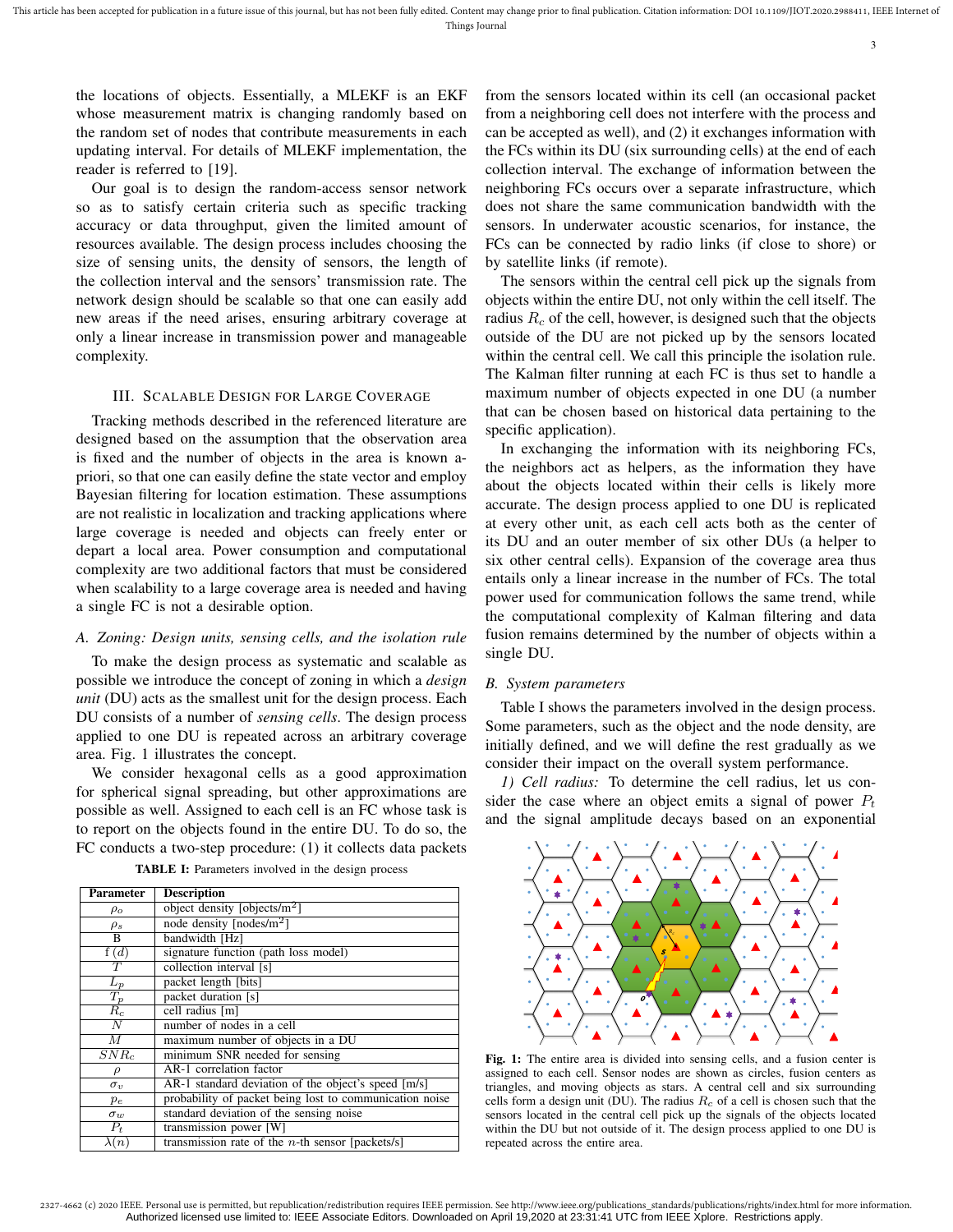signature function  $f(d) = e^{-\alpha d}$  where  $\alpha$  is the decay rate and  $d$  the distance. Denoting by  $SNR_c$  the sensing signal to noise ratio (SNR) below which an object is not sensed by a node (an "SNR curtain"), the isolation rule dictates that  $P_t f^2(R_c)/\sigma_w^2 \leq SNR_c$ . The cell radius is thus found from the condition  $R_c \ge R_{min}$ , where  $R_{min} = \frac{1}{2\alpha} \ln \frac{P_t/\sigma_w^2}{SNR_c}$  for the exponential signature, or an appropriately determined value for a different type of signature.

While zoning ensures scalability to arbitrary coverage areas, it is interesting to note that it also supports frequency reuse, which is critical for applications in underwater acoustic scenarios where the bandwidth is limited.

*2) Collection interval T:* The Kalman filter running at each FC is updated at the end of every collection interval  $T$ . During this interval of time, the sensors presumably see a static placement of objects, i.e.  $T$  should be chosen short enough that any movement of objects is negligible from the viewpoint of localization.

Denoting by  $d_X$  the desired spatial resolution that can be achieved for a given signature function, and noting that the average expected speed is proportional to  $\sigma_v$  ( $\sqrt{\frac{2}{\pi}}\sigma_v$  for the AR-1 model), we have that  $T < d_X/\sigma_v$ . For example, if we define  $d_X$  as the distance at which the object's strength delays by  $X$  dB, for the exponential signature we have that  $d_X = \frac{\ln 10}{2\alpha} X$ ; hence,  $T < 1/\alpha \sigma_v$  is an appropriate choice.

*3) Number of nodes per cell and transmission rate:* Each packet consists of a header and a payload. The header is the identity of the sensor from which the packet originated. The payload carries the sensed value. Denoting by  $\bar{L}_p$  the payload size and by  $N$  the number of sensors in a sensing cell, the length of a packet is

$$
L_p = \bar{L}_p + \lceil \log_2(N) \rceil \tag{5}
$$

As we mentioned earlier, nodes transmit packets based on a Poisson process with rate  $\lambda$  per sensor and the FC collects the packets during an interval  $T$ . Following the treatment of [28], the rate of useful packets at the FC is modeled as a Poisson process with aggregate arrival rate

$$
\lambda_{FC} = \frac{N}{T} \left( 1 - e^{-p\lambda T} \right) \tag{6}
$$

where  $p = (1 - p_e)e^{-2N\lambda T_p}$ ,  $p_e$  is the probability of a packet being lost to communication noise and  $T_p$  is the packet duration. The optimal per node transmission rate which maximizes  $\lambda_{FC}$  can then be shown to be

$$
\lambda_{opt} = (2NT_p)^{-1} \text{ [packets/s]}
$$
 (7)

Using this value in (6), we find the corresponding aggregate rate of useful packets at the FC as

$$
\lambda_{FC,max} = \frac{N}{T} \left( 1 - e^{-\frac{(1 - p_e)T}{2NT_p e}} \right)
$$
 (8)

which is the maximum achievable rate at which the FC can receive packets from sensor nodes transmitting at a fixed rate.

Substituting for the packet duration as  $T_p = L_p/B$ , where B is the system bandwidth, the aggregate throughput  $\lambda_{FC,max}$ is obtained as a function of  $N$ ,

$$
\lambda_{FC,max} = \frac{N}{T} \left( 1 - e^{-\frac{(1 - p_e)T B}{2Ne(L_p + \lceil \log_2(N) \rceil)}} \right) \tag{9}
$$

The optimal number of nodes per cell that maximizes  $\lambda_{FC,max}$ cannot be obtained in closed form, but it can be evaluated numerically for a given set of  $\bar{L}_p$ ,  $B$ ,  $p_e$  and  $T$ . Fig. 2 shows the result for a variety of network parameters. Given the system bandwidth B, this result points to the value  $N_{opt}$ , which in turn yields the transmission rate (7) as well as the sensor density  $\rho_s$ . In case the resulting  $\rho_s$  is unacceptably high, one can always use fewer nodes per cell, with the understanding that the data throughut will be sub-optimal. Algorithm 1 summarizes the steps for designing the system.

## *C. Adaptive rate control*

The fixed rate control scheme discussed above is a simple method for setting the sensors' transmission rate. As the packets from different sensors may have different importance, adaptive rate control can potentially improve the tracking accuracy and the bandwidth efficiency of the system. In [30] several rate control schemes were proposed, and we briefly review them here.

*a) Exponential rate control:* This scheme distributes transmission rate exponentially according to the distance to the nearest object. Denoting by  $d_k(n)$  the distance from sensor  $n$  to the closest object it sees at time  $k$ , the transmission rate assigned to the *n*-th sensor at time  $k$  is

$$
\lambda_k(n) = \lambda_k^e e^{-\frac{d_k^2(n)}{\sigma_e^2}}
$$
\n(10)

where  $\lambda_k^e$  and  $\sigma_e$  are control parameters. While  $\sigma_e$  controls the transmission priority radius around the object,  $\lambda_k^e$  can be determined from the optimality condition (7) such that the total transmission rate satisfies  $\sum_{n=1}^{N} \lambda_k(n) = (2T_p)^{-1}$ , i.e.

$$
\lambda_k^e = \frac{1}{2T_p \sum_{n=1}^N e^{-\frac{d_k^2(n)}{\sigma_e^2}}}
$$
(11)

which specifies the rate control scheme in  $(10)$ .

*b) Relative power rate control scheme:* This scheme is based on the intuition that the sensors which receive a more powerful signal in a given collection interval should have higher transmission rate in that interval. Based on this method, at time  $k$  the *n*-th sensor transmits at rate



Fig. 2: Optimal number of nodes per cell as a function of bandwidth.

2327-4662 (c) 2020 IEEE. Personal use is permitted, but republication/redistribution requires IEEE permission. See http://www.ieee.org/publications\_standards/publications/rights/index.html for more information. Authorized licensed use limited to: IEEE Associate Editors. Downloaded on April 19,2020 at 23:31:41 UTC from IEEE Xplore. Restrictions apply.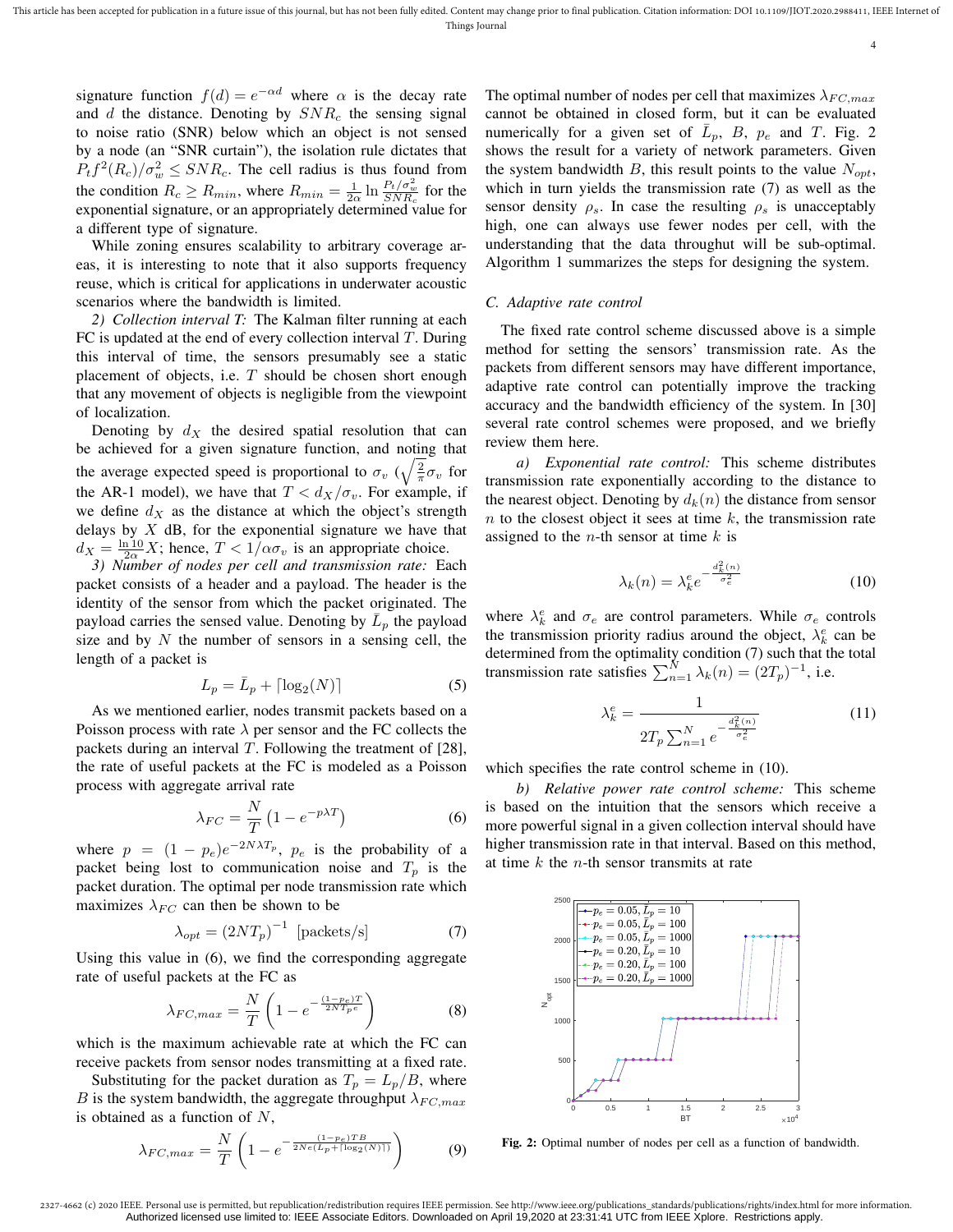This article has been accepted for publication in a future issue of this journal, but has not been fully edited. Content may change prior to final publication. Citation information: DOI 10.1109/JIOT.2020.2988411, IEEE Inte Things Journal

5

$$
\lambda_k(n) = \frac{1}{2T_p} \left( \frac{v_k(n)}{\sum_{i=1}^N v_k(i)} \right) \tag{12}
$$

While we are focusing here on the received signal strength as a source of information for the objects' location, other factors such as time of arrival could be considered as well.

Rate control is particularly advantageous in situations where there is not enough bandwidth available. By assigning more transmission opportunities to the nodes that carry more useful information, the available bandwidth is used more efficiently.

## IV. DATA FUSION

At the end of a collection interval, each FC has an estimate of the state vector corresponding to the objects within its DU. We call this local estimate a *partial estimate*. The FCs of one DU exchange their partial estimates in order to reach a consensus on all the objects within a DU. The method used for this purpose is called the fusion method.

Each FC is independently responsible for combining all the partial estimates in an efficient way in order to obtain its final estimate. Since the fusion process executed in each sensing cell is identical, any additional cell will simply replicate it. Tracking in a new cell remains the same. The Kalman filters still operate on the same state dimension  $M$ , which corresponds to the maximum number of objects expected in one DU, not the total observation area. Thus, the algorithm implemented at each FC retains the same computational complexity, while the total coverage area can grow without bounds.

Coupled with the design procedure outlined in the previous section, data fusion has a number of other advantages. First, one does not need to be concerned about the objects crossing the cell boundaries, nor about the unknown number of objects inside each sensing cell. As long as the design parameter M covers the objects inside a DU, data fusion will take care of any objects entering or departing a cell. Second, the computational complexity is lower compared to the case where a single Kalman filter covers multiple cells. This is due to the fact that the size of matrices involved in Kalman filtering increases with the number of objects being tracked and the complexity is a non-linear function of the size of the matrices. Moreover, the power consumption is lower with zoning as now each sensor needs only to reach the nearest FC and not the single global FC.

Below, we review two existing fusion methods and introduce two new ones.

### Algorithm 1 Network design process

**Input:** B,  $p_e$ ,  $\bar{L}_p$ ,  $f(d)$ ,  $SNR_c$ ,  $\sigma_v$ 

- 1: Determine  $R_{min}$  based on the path loss model (object signature function) and the isolation rule. Set the cell radius to  $R_c = R_{min}$
- 2: Choose  $T$  based on the speed of objects and the path loss model  $T < \frac{d_X}{\sigma}$
- 3: Find  $N_{opt}$  that maximizes (9). Set  $N = N_{opt}$

4: Find 
$$
\lambda_{opt}
$$
 from and (7). Set  $\lambda = \lambda_{opt}$ 

**Output:**  $R_c$ , T, N and  $\lambda$ 

*1) State overlapping (hard-fusion with overwriting):* In [30] a fusion method called state overlapping was proposed, which is based on exchanging and overwriting the estimated state vectors between a number of independent Kalman filters. At the end of each collection interval the estimated locations of objects (partial estimates) are checked. If an object is estimated to be in the  $i$ -th cell, the corresponding state in all other Kalman filters will be overwritten by the estimated value of the i-th filter. Such an approach is justified by the fact that whenever an object is inside the  $i$ -th cell, the estimate obtained by the i-th Kalman filter is expected to be more reliable than the ones obtained by other filters. Consequently, we simply discard the less reliable values and continue with the more reliable one.

In practice, the Kalman filter needs to be updated only in those cells in which an object is found at time  $k$ . This further reduces the computational complexity and is an appealing feature of the state overlapping method.

*2) Linear soft-fusion:* Instead of overwriting, linear softfusion can be used, where the final estimate is formed as a weighted average of all partial estimates. Optimally, the weights come from the covariance matrix of the estimates so that a more reliable estimator has a larger weight than a less reliable one [29]. In linear soft-fusion, the final estimate is given by  $\overline{L}$ 

$$
\widehat{\mathbf{x}}_k = \sum_{l=1} \mathbf{\Xi}_k^l \widehat{\mathbf{x}}_k^l \tag{13}
$$

where  $\hat{\mathbf{x}}_k^l$  is the estimated state vector of the *l*-th FC at time  $l_1$  and  $\mathbf{\nabla}^l$   $l = 1$   $l_1$  are  $l_2 \times l_3$  weighting matrices where k and  $\Xi_k^l$ ,  $l = 1, \ldots, L$  are  $D \times D$  weighting matrices, where L is the number of FCs in a DU (for hexagonal cells  $L = 7$ ) and  $D = 4M$  is the size of the state vector.

The best linear unbiased estimator is given by the solution of the following constrained optimization problem

$$
\Xi_k^* = \operatorname*{argmin}_{\Xi} \sum_{l=1}^L \operatorname{Tr} \left( \Xi^l C_k^{(l)} \Xi^{l} \right),
$$
  
s.t. 
$$
\sum_{l=1}^L \Xi_k^{l*} = \mathbf{I}
$$
(14)

where  $C_k^{(l)}$  is the state covarian  $\kappa_k^{(l)}$  is the state covariance matrix of the *l*-th estimator at time  $k$ . The method of Lagrange multipliers yields the solution [29]:

$$
\Xi_k^{l*} = \left[\sum_{m=1}^L \left(C_k^{(m)}\right)^{-1}\right]^{-1} \left(C_k^{(l)}\right)^{-1} \tag{15}
$$

Substituting this expression into (13), the optimal linear MMSE (L-MMSE) fusion rule is finally given by

$$
\widehat{\mathbf{x}}_k^{(\text{L-MMSE})} = \left[\sum_{l=1}^L \left(C_k^{(l)}\right)^{-1}\right]^{-1} \sum_{l=1}^L \left(C_k^{(l)}\right)^{-1} \widehat{\mathbf{x}}_k^l \qquad (16)
$$

regardless of the approach used to derive the partial estimators. Note that, soft fusion is more complex than state overlapping as it requires  $L + 1$  matrix inversions of size  $D \times D$ .

The performance of soft fusion can be improved by overwriting the state vector of each partial estimator by the final estimate  $(16)$ . In other words, the final estimate of the *l*-th Kalman filter is

$$
\hat{\mathbf{x}}_k^l = \hat{\mathbf{x}}_k^{\text{(L-MMSE)}}, \quad l = 1, \dots, L \tag{17}
$$

2327-4662 (c) 2020 IEEE. Personal use is permitted, but republication/redistribution requires IEEE permission. See http://www.ieee.org/publications\_standards/publications/rights/index.html for more information. Authorized licensed use limited to: IEEE Associate Editors. Downloaded on April 19,2020 at 23:31:41 UTC from IEEE Xplore. Restrictions apply.

 $\tilde{z}$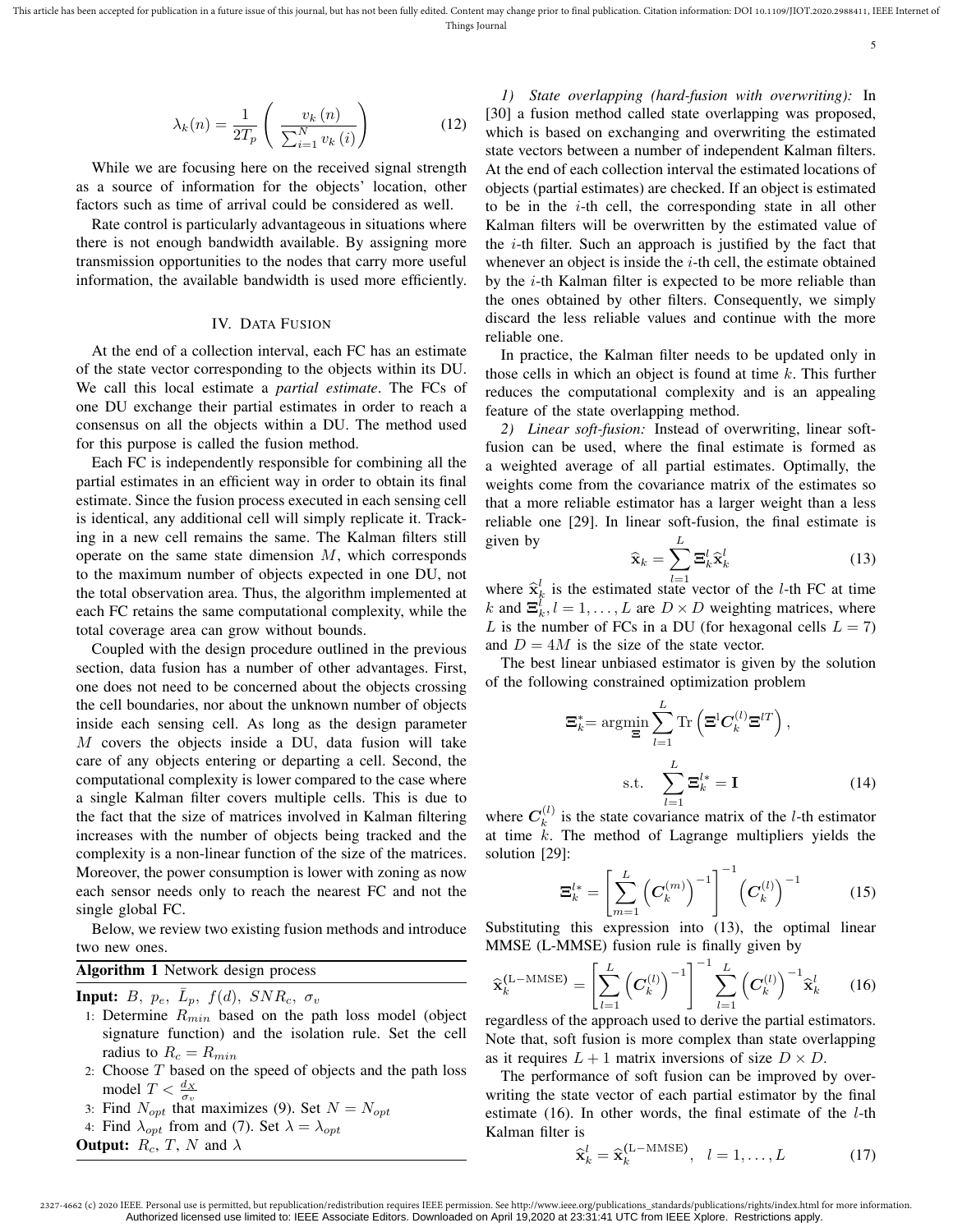6

*3) Hybrid fusion:* Hybrid fusion combines the hard and soft fusion methods in order to take advantage of both. In hybrid fusion, just as in hard fusion, we only consider the partial estimates from those cells where objects reside, but unlike in hard fusion we combine them linearly as

$$
\widehat{\mathbf{x}}_{k}^{(\text{L-MMSE})} = \left[ \sum_{m=1}^{M} \left( \mathbf{C}_{k}^{(l_{m})} \right)^{-1} \right]^{-1} \sum_{m=1}^{M} \left( \mathbf{C}_{k}^{(l_{m})} \right)^{-1} \widehat{\mathbf{x}}_{k}^{l_{m}}
$$
\n(18)

where  $\mathbf{C}_k^{(l_m)} = \mathbf{C}_k^{(i)}$  $\binom{n}{k}$  if object m is located in the cell i at time  $k$ . Depending on whether the final estimate is going to overwrite the partial estimates, we have two versions of this fusion method. Here we consider only the hybrid method with overwriting because it performs better than the nonoverwriting one.

The overwriting procedure and the idea of using multiple local filters instead of a single global one also helps to reduce the probability of divergence. Namely, when a single Kalman filter is in charge of an entire area and that filter diverges, there is no chance of recovery. In contrast, with more than one filter, each will converge or diverge independently from the others. If one filter starts to diverge, the values from the other filters may help to stop divergence by overwriting. Also, since each filter only estimates the location of close objects, the probability of divergence is lower. Together, these facts help to improve the divergence rate.

#### *A. Practical constraints*

So far, we have assumed that the exchange of information between the FCs happens instantaneously. In practice, however, there may be a delay that is not negligible compared to the collection interval, and proper adjustments need to be made to accommodate it. Specifically, let  $T_c$  denote the collection interval (which satisfies the constraints discussed in Sec. III-B), and let  $T_d$  be the delay involved in the information exchange and processing. Upon collecting the sensors' packets over  $T_c$ , each FC now makes its local estimate, but delays it until the feedback is received from the neighbors. At this point (after a delay of  $T_d$ ), it performs fusion. The process then repeats. The location estimates produced by the system now reflect the actual state  $T_d$  seconds ago, and the system is updated every  $T_c + T_d$ . Other than that, the operation remains unchanged.

Other approaches to dealing with the delay are possible as well. For a continuous operation without waiting for the feedback, predictions of the neighbors' local estimates (which are outdated by  $T_d$ ) can be made before fusion takes place.

#### V. SIMULATION RESULTS

In this section, we evaluate the performance of the proposed methods through numerical simulation. We consider a large geographical area such as the one shown in Fig. 1. The results in this section are obtained by averaging over 1000 independent realizations for each combination of parameters. The system parameters are chosen to reflect an underwater scenario with limited acoustic bandwidth. To illustrate the results, we assume either an exponential signature with  $\alpha = 5$  km<sup>-1</sup> or an actual acoustic path loss [31];  $\sigma_v = 0.1$  m/s,  $T = 1$ s,  $\rho = 0.999$  and  $\overline{L}_p = 10$  bits.

Fig. 3 shows the location mean squared error (MSE) as a function of the object density  $\rho_o$  for different rate control schemes and fusion methods. Soft fusion with overwriting (SoftOW) clearly outperforms other methods by a significant margin. Hybrid fusion performs better than hard fusion, while soft fusion without overwriting exhibits the highest MSE. The three rate control schemes perform nearly identically, although relative power outperforms the others slightly. Fig. 3(b) shows the same result, this time for the acoustic path loss model with practical spreading [31].

In Fig. 4 the performance of the SoftOW method is compared for two values of  $SNR<sub>c</sub>$  as a function of bandwidth and for various  $\rho_s$  and rate control schemes. As we can see from the figure, by increasing the amount of bandwidth, MSE reaches the minimum value corresponding to the perfect communication case (i.e. no packet loss).

Fig. 5 shows the location MSE of the exponential rate control scheme as a function of bandwidth. As we see, the difference between the performance of soft fusion with overwriting and non-overwriting can be more than 20dB. This demonstrates how a simple act of overwriting can have such a significant impact on the performance of the fusion methods.

In Fig. 6 we show the location MSE as a function of the node density  $\rho_s$  for different rate control schemes and fusion methods at  $SNR_c = -10dB$ . SoftOW performs better than other fusion methods. Packet throughput is illustrated in Fig. 7 as a function of normalized bandwidth for different node densities and rate control schemes.

In Fig. 8 we compare the performance of the proposed zoning method with that of a single (global) Kalman filter covering the entire area. The area in this example encompasses seven sensing cells. The advantages of zoning are clear for high density of sensor nodes. It is worth mentioning that our goal in introducing zoning was scalability and we were ready to sacrifice some performance for it. However, as we see here, zoning can offer an improvement in performance in addition to enabling geographical scalability.



**Fig. 3:** Location MSE as a function of  $\rho_o$  for different rate control schemes and fusion methods.  $\rho_s = 28$  nodes/km<sup>2</sup>,  $p_e = 0.05$ ,  $SNR_c = -10dB$ , and B = 5kHz. (a) exponential path loss with  $\alpha = 5 \text{km}^{-1}$  (b) acoustic path loss with  $f = 1$ kHz,  $k = 1.5$ ,  $d_{ref} = 0.1$ km.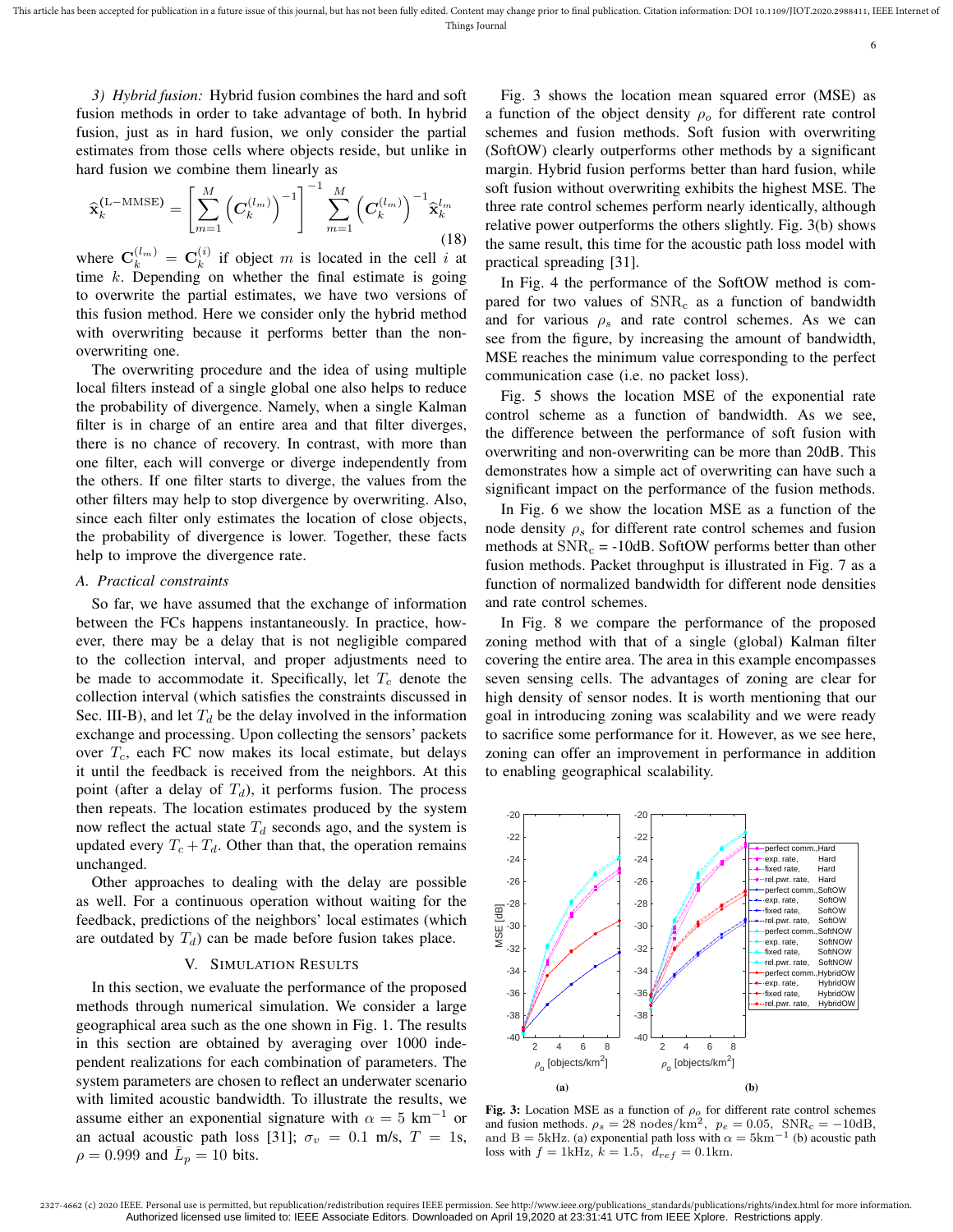

Fig. 4: Location MSE of SoftOW for different  $\rho_s$ , two values of SNR<sub>c</sub> and various rate control schemes as a function of bandwidth.  $p_e = 0.05$ ,  $\rho_o = 9$  objects/km<sup>2</sup>.



Fig. 5: Location MSE of the exponential rate control scheme for different  $p_e$ , various fusion methods as a function of bandwidth.  $SNR_c = 10dB$ ,  $\rho_o = 9$  objects/km<sup>2</sup>,  $\rho_s = 63$  nodes/km<sup>2</sup>, and  $p_e = 0.05$ .

The effect of waiting is quantified in Fig. 9. This figure shows the system performance (localization MSE in the delayed estimate) as a function of delay  $T<sub>d</sub>$ . We note that the effect of delay is not detrimental for a considerable range of the values  $T_d$ . Assuming a radio link between the FCs and  $T_c = 1$ s,  $T_d = 5$ s or 10s would be well within the range of practical delays.

## VI. CONCLUSION

We outlined a method for designing random access sensor network for object tracking, with a focus on scenarios where large area coverage is needed. Our design is based on the idea of zoning, where the entire observation area is divided into design units (DUs), which in turn consist of a number of sensing cells. Independence of the design units is ensured by postulating the isolation rule according to which nodes located in the central cell of a DU sense only the objects within the DU but not outside of it. These sensors report to their local fusion center which runs an extended Kalman filter. The size of the corresponding state vector is chosen so as to accommodate the objects inside the DU. We proposed a systematic approach to determining the cell size, updating interval, transmission rate and the sales and other sales and other sales and the sales and the sales and the sales and the sales and the sales and the sales are the sales and the sales are the sales and the sales are the sales and the sales are the



7

Fig. 6: Location MSE for different rate control schemes and fusion methods as a function of  $\rho_s$  at  $SNR_c = -10dB$  and B.  $p_e = 0.05$ , B = 5kHz,  $\rho_o = 9$  objects/km<sup>2</sup>.



Fig. 7: Packet rate at FC as a function of BT for different  $p_e$  and rate control schemes.  $\rho_o = 9$  objects/km<sup>2</sup>, SNR<sub>c</sub> = -10dB,  $\rho_s = 28$  nodes/km<sup>2</sup>.

desired performance given a limited amount of bandwidth and imperfect communication links where data packets get lost to communication noise and collisions. Rate control schemes were additionally introduced to improve the bandwidth efficiency of the network, and fusion methods were designed to combine location estimates of individual cells' EKFs in an



Fig. 8: Performance comparison between zoning and global Kalman filtering for SoftOW as a function of  $\rho_s$ .  $\rho_o = 9$  objects/km<sup>2</sup>, SNR<sub>c</sub> = -10dB,  $p_e = 0.05$ , and B = 5kHz.  $*$ : global,  $\triangle$ : zoning